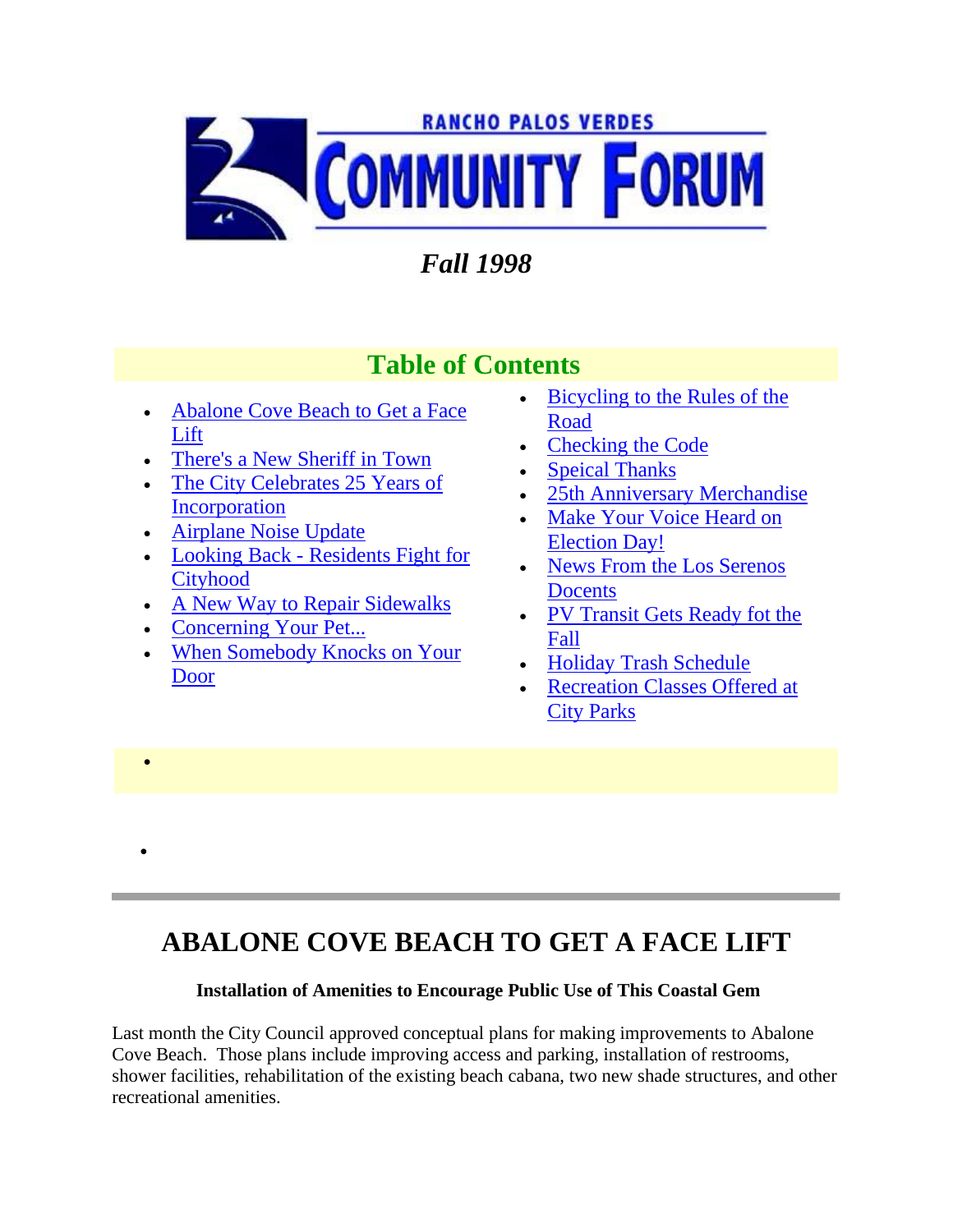Funding for these improvements comes from the \$516,000 grant of Measure "A" funds which the voters of Los Angeles County approved in 1996 as part of the County Park Bond Act.

The Abalone Cove Beach site is an undeveloped portion of the coastline just west of Portuguese Point. It offers a spectacular view of Catalina Island, Portuguese Point and has tidepools which contain an abundant variety of marine life. It is one of only a few beaches on the Palos Verdes Peninsula where vehicular access is possible.

Although this beach is one of the more beautiful locations along the coast, few members of our community ever visit the site, probably because of its poor access and lack of amenities.

During the 1930s this area was a private beach and the cabana structure that remains today was built at that time. In the 1970s the County of Los Angeles acquired ownership and the beach was opened to the public, including vehicular access. In 1979, however, as a result of the Abalone Cove landslide, vehicular access to the beach was prohibited.

In 1987 the City acquired ownership of the beach as part of the settlement in the much publicized Horan lawsuit. Shortly thereafter, the City expanded the upper parking lot, however, access to the lower beach area was still limited to foot traffic.

This project is due to be completed in the fall of 1999.

## **THERE'S A NEW SHERIFF IN TOWN**

Capt. Ed Hitchcock, a 27-year veteran of the Sheriff's Department has assumed command of the Lomita Sheriff's Station, headquarters for Rancho Palos Verdes law enforcement.

During his career with the department, Capt. Hitchcock has had numerous assignments: certified paramedic at the Sheriff's Training Bureau and Emergency Detail, and at the Special Enforcement Bureau and Recruit Training Bureau at the East Los Angeles Station. He also worked at the Firestone Station, the Office of the Assistant Sheriff, Risk Management Bureau, Training Bureau, and Professional Standards and Training Division Headquarters .

Capt. Hitchcock received an Associate of Arts Degree in Police Science from East Los Angeles College and a Bachelor of Science Degree in Public Administration from Pepperdine University. He resides in Seal Beach with his wife Barbara. They have two grown children, Lynnae and Bryan.

Currently, Capt. Hitchcock is Vice President of the Los Angeles Sheriff's Athletic Association and is a director and former president of the California Police Athletic Federation and World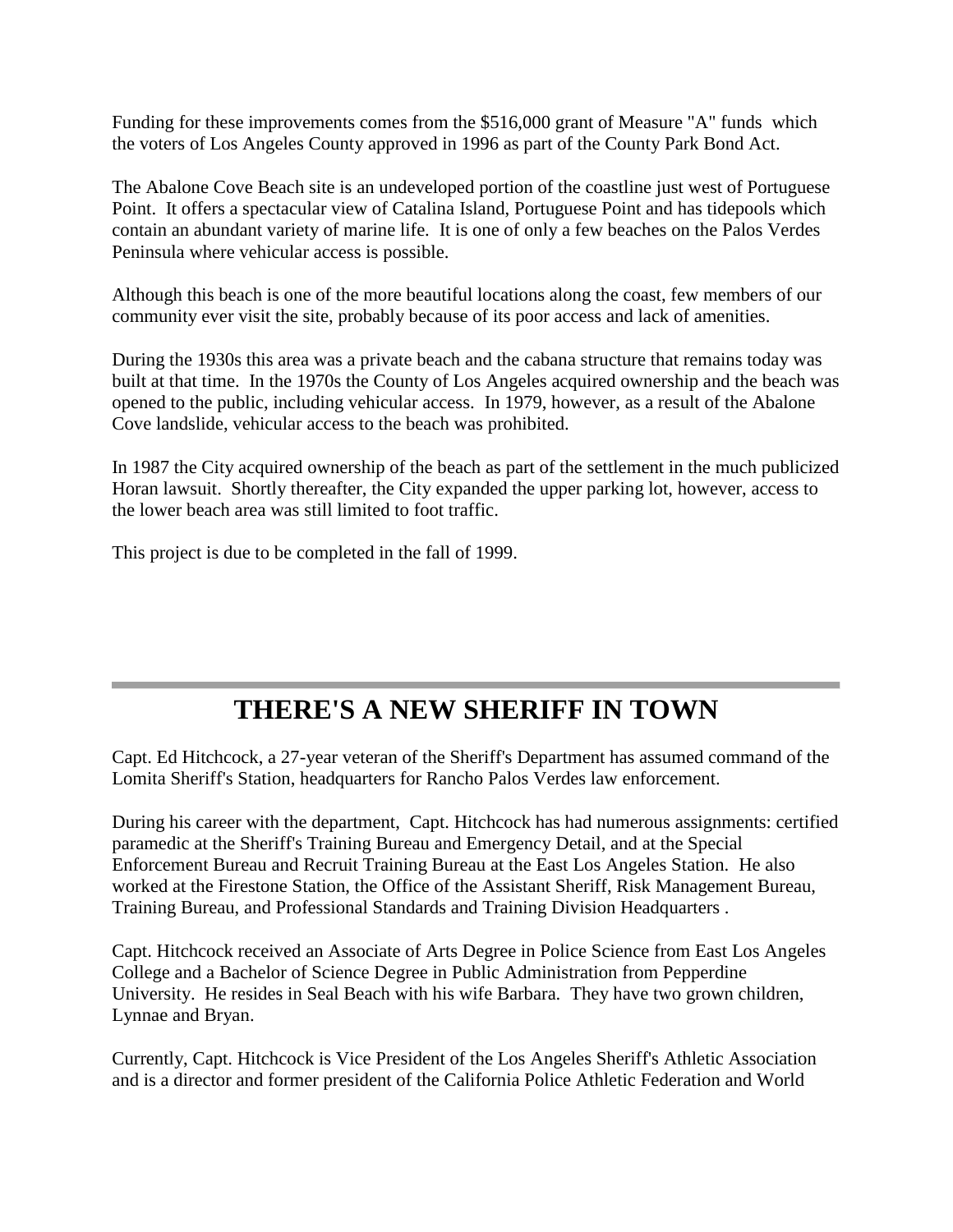Police and Fire Games Federation.

## **THE CITY CELEBRATES 25 YEARS OF INCORPORATION**

#### **25th Anniversary Committee Gets Ready for the November 6 Gala**

The City continues to celebrate its 25th anniversary and that's why you see the green white and blue banners and streamers at various locations throughout the City.

The Anniversary Committee has planned two special events to mark this milestone: the first was a wine and cheese open house held on July 26 at the Admiral Risty Restaurant. That event was co-hosted by the Golden Lotus restaurant.

Golden Cove was a fitting location for this event because the first city offices were housed there. Over 160 residents, "pioneers," former and present members of the city council, dignitaries, and staff attended and enjoyed reminiscing.

The second event planned is a dinner dance at the Los Verdes Golf and Country Club on Friday, November 6. Make your plans now to attend and celebrate to the music of the thirteen member Webster's Unabridged Big Band.

Invitations for this gala event will be mailed early this fall. Black tie is suggested.

For more information, or if you want to be put on the invitation list, call the Recreation and Parks Department at 541-4566. Watch the local newspapers, Cox Cable TV Channel 3, and the City's website, www.palosverdes.com/rpv, for announcements of additional activities and information.

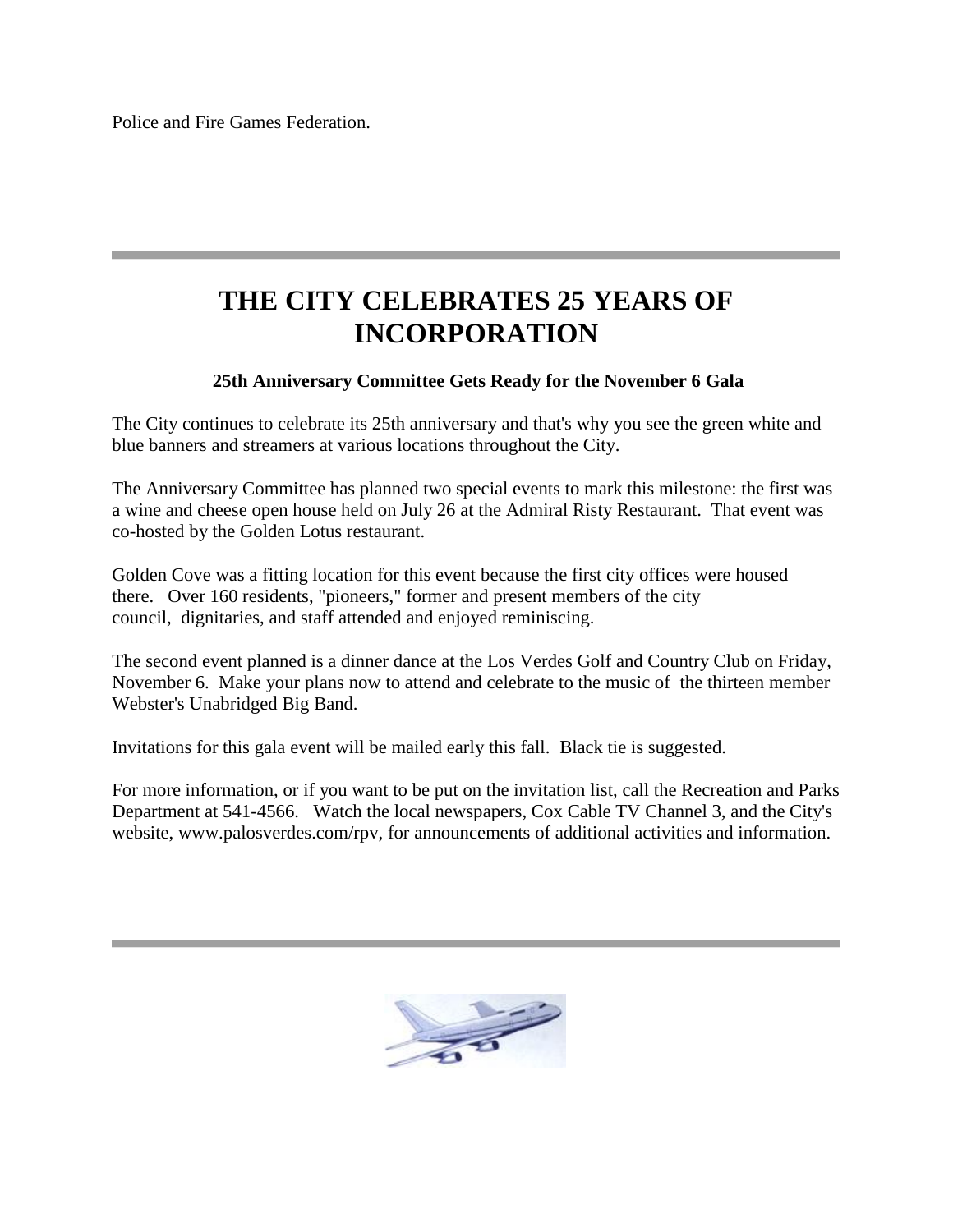# **AIRPLANE NONE UPDATE**

#### **We Want to Hear From You**

Last fall several residents reported a dramatic increase in the noise and frequency of low flying aircraft. The primary cause of this noise is turboprop aircraft (commuter planes) flying below the FAA's standard requirement of 5,000 feet above sea level. The north and west areas of the City seem to be the most impacted by this noise. To a lesser degree, the City has also received complaints about jet noise from residents living along the coastline.

If you are experiencing loud airplane noise over your home call the **City's Airplane Noise Hotline at (310) 377-0360, extension 206.**

The City would like your feedback on the efforts of the Federal Aviation Administration Task Force which, during the past few months, has already implemented changes requiring turboprops to fly farther offshore and achieve an altitude of 5,000 feet above mean sea level before returning over the Peninsula.

This month, the Task Force anticipates implementing a modified "LOOP" departure procedure requiring jets to fly farther out to sea and climb to a higher altitude before turning inland. The FAA is developing a new departure procedure, the Angel 2, which utilizes computerized navigation so jets and turboprops will not begin turning toward land until they have reached a specific point. The target date for implementation of Angel 2 is this December.

The City compiled a data sample of the most offending aircraft overflights and submitted it to the FAA for comparison with flight radar data from two years ago. The City hopes the FAA findings will initiate additional solutions to lessen the noise level over the Peninsula.

Residents are encouraged to continue writing to the FAA Administrator Jane Garvey, 800 Independence Avenue, SW, Washington, D.C. 20591-0002. Please indicate your dissatisfaction with the FAA's handling of this issue, the continuing problem of noise from low flying aircraft, and request more stringent flight regulations to eliminate this problem.

#### **REFERRAL LIST FOR AIRCRAFT NOISE COMPLAINTS AND INFORMATION**

| <b>Jane Garvey</b>       | <b>FAA Western Pacific Regional Office</b>       |
|--------------------------|--------------------------------------------------|
| <b>FAA Administrator</b> | Attn: William Withycombe, Regional Administrator |
| 800 Independence Ave.    | SW PO Box 92007 WPC                              |
| Washington DC 20591-0002 | Los Angeles CA 90009                             |
|                          | ph: $(310)$ 725-3550 fax: $(310)$ 536-8400       |

### **FAA Southern California Terminal FAA Flight Standards Office Radar Approach Control** 2250 East Imperial Hwy., Ste. 140 Attn: Roger Wall, Air Traffic Manager El Segundo CA 90245

9175 Kearny Villa Road ph: (310) 215-2150 fax: (310) 645-3768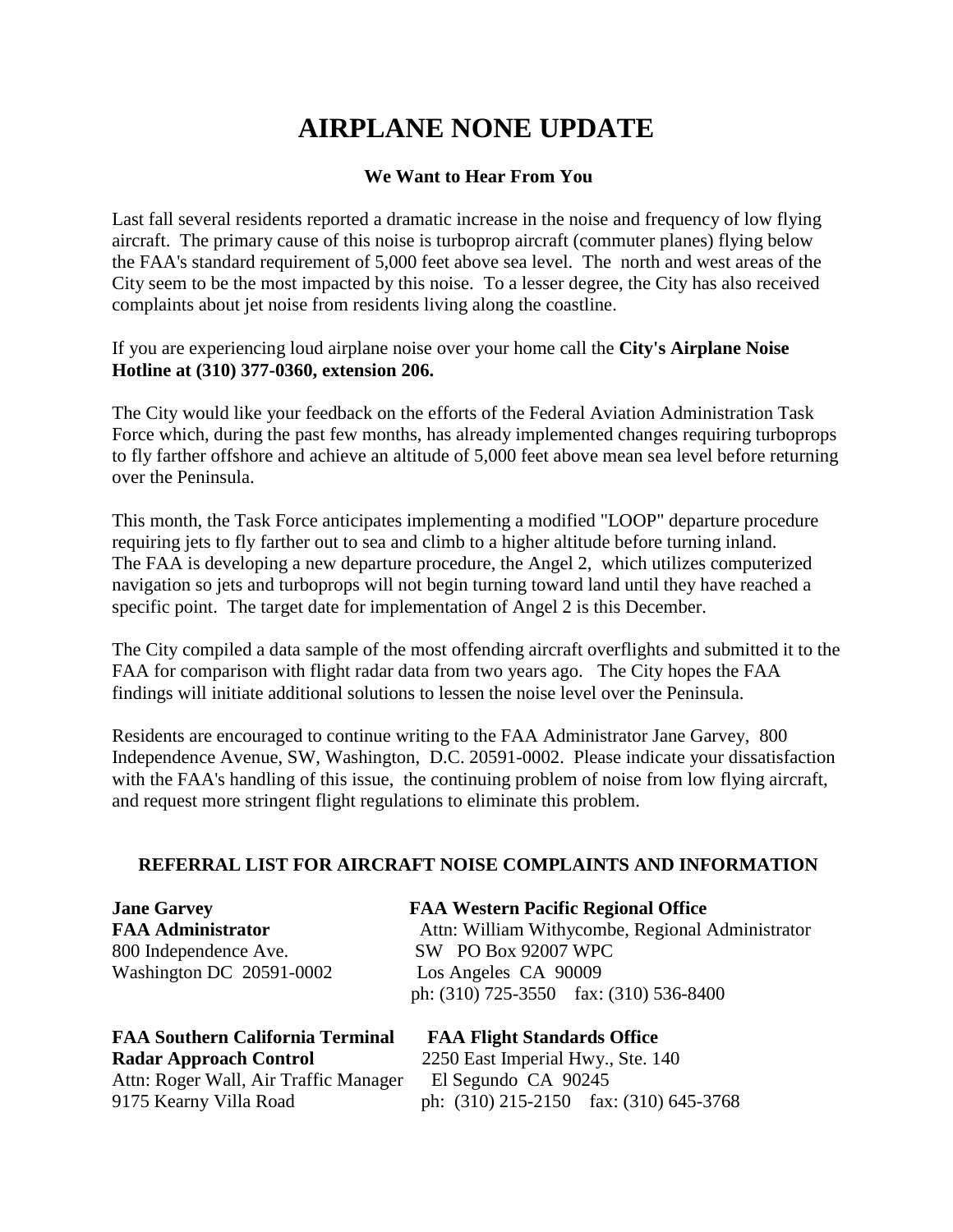San Diego CA 92126-7099 ph: (619) 537-5800 fax: (619) 537-5805

| <b>Department of Transportation</b>  | <b>Congresswoman Jane Harman</b>  |
|--------------------------------------|-----------------------------------|
| Attn: Rodney Slatter                 | 1217 Prado                        |
| 400 7th Street, SW                   | Torrance CA 90501                 |
| c-75, Room 4107                      | ph: (310) 787-0767                |
| Washington DC 20590-0001             |                                   |
| <b>U.S. Senator Dianne Feinstein</b> | <b>U.S. Senator Barbara Boxer</b> |
| 11111 Santa Monica Blvd., Ste 915    | 2250 E. Imperial Hwy., Ste 545    |
| Los Angeles Ca 90025                 | El Segundo CA 90245               |
| ph: (310) 914-7300                   | ph: (310) 414-5700                |

**FAA Noise Complaint Line (310) 725-3638 City's Noise Complaint Line (310) 377-0360 (ext. 206 afterhours, leave a message) FAA Southern California Task Force Website address: http://www.awp.faa.gov City's Webpage address: www.palosverdes.com/rpv/ Check under "News".**

## **LOOKING BACK - RESIDENTS FIGHT FOR CITYHOOD**

The idea of a fourth city was first advanced in 1962 as the answer to controlling zoning. A new city could be formed from unincorporated County land that remained after the earlier creation of the Cities of Palos Verdes Estates, Rolling Hills, and Rolling Hills Estates. The city movement never got off the ground, however; and that same year, Rolling Hills Estates annexed the property south of Peninsula Center to Crest Road.

During the 1960's, protecting the Peninsula's environment became even more critical. The master plan that was in place at that time, was prepared by Great Lakes Carbon Company and allowed them to purchase the majority of the then undeveloped Peninsula land--about 7,000 acres--from the Vanderlip family in 1954. In spite of protests from individually affected homeowners' groups, local cities, and the school district, zone changes were routinely granted by the Los Angeles County Board of Supervisors. Finally, more than forty local homeowners' groups joined forces to form the Peninsula Advisory Council to add weight to their arguments against zoning changes. But, according to their records, 43 times they protested, and 43 times they failed.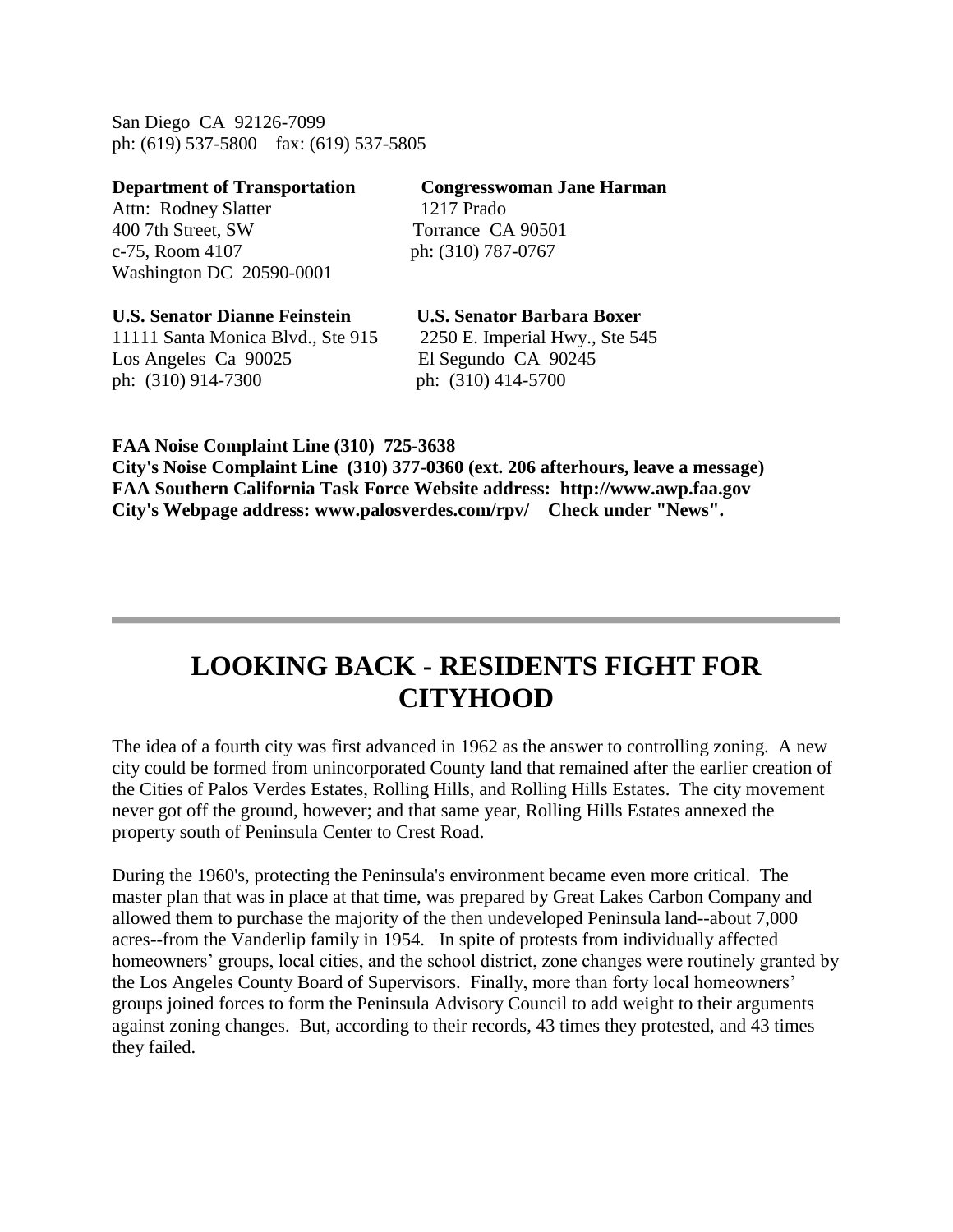In response to a new County Master Plan for the Peninsula that provided for a population density far beyond what local residents wished, a Peninsula-wide organization called Save Our Coastline - SOC - was created in 1969. SOC combined political and financial power with experienced local governments to achieve a common goal. However, after numerous fights against the County's Master Plan for the Peninsula, it soon became evident that the only way to preserve the environment was through the incorporation of a fourth city - Rancho Palos Verdes.

In February 1970 a formal application was made to the Local Agency Formation Commission as the first of six steps necessary for successful incorporation. The application was approved shortly thereafter. The second step was also successfully concluded when signatures were obtained favoring incorporation from the owners of 43% of the assessed valuation of the land, 63% of the homeowners, and 70% of the registered voters. However, incorporation was blocked when landowners representing more than 51% of the assessed land value protested the incorporation. SOC then mounted a law suit in Federal District Court seeking to have Section 34311 of the State Code declared unconstitutional. The so-called "one man, one vote" suit contended that a vote should not be weighted by the land's assessed valuation but rather by the voters in an area. Ultimately, the State Supreme Court ruled unanimously in SOC's favor. This cleared the way for completing the final steps with the Los Angeles Formation Commission and permitting cityhood elections to take place.

On August 28, 1973, in an overwhelmingly affirmative vote, the City of Rancho Palos Verdes was created. At the same time, five council members, all running on similar platforms of low density land use, minimum taxes, and responsiveness to residents, were elected. The first City Council meeting was held September 7, 1973 at Ridgecrest School and City Hall was headquartered in the former SOC offices in the Golden Cove Center. Two years later, in 1975, City Hall offices were relocated to their current location on the abandoned Army Nike missile base site on Hawthorne Blvd. above Golden Cove.

Portions of this article are edited and reprinted from the September 1983, Tenth Anniversary issue of the Community Forum.

### **A NEW WAY TO REPAIR SIDEWALKS**

#### **It Costs Less and It's Faster!**

Last month the City began its annual sidewalk repair project which includes the removal and replacement of damaged or hazardous sidewalks, driveway aprons and/or parkways. This project should be completed by late October.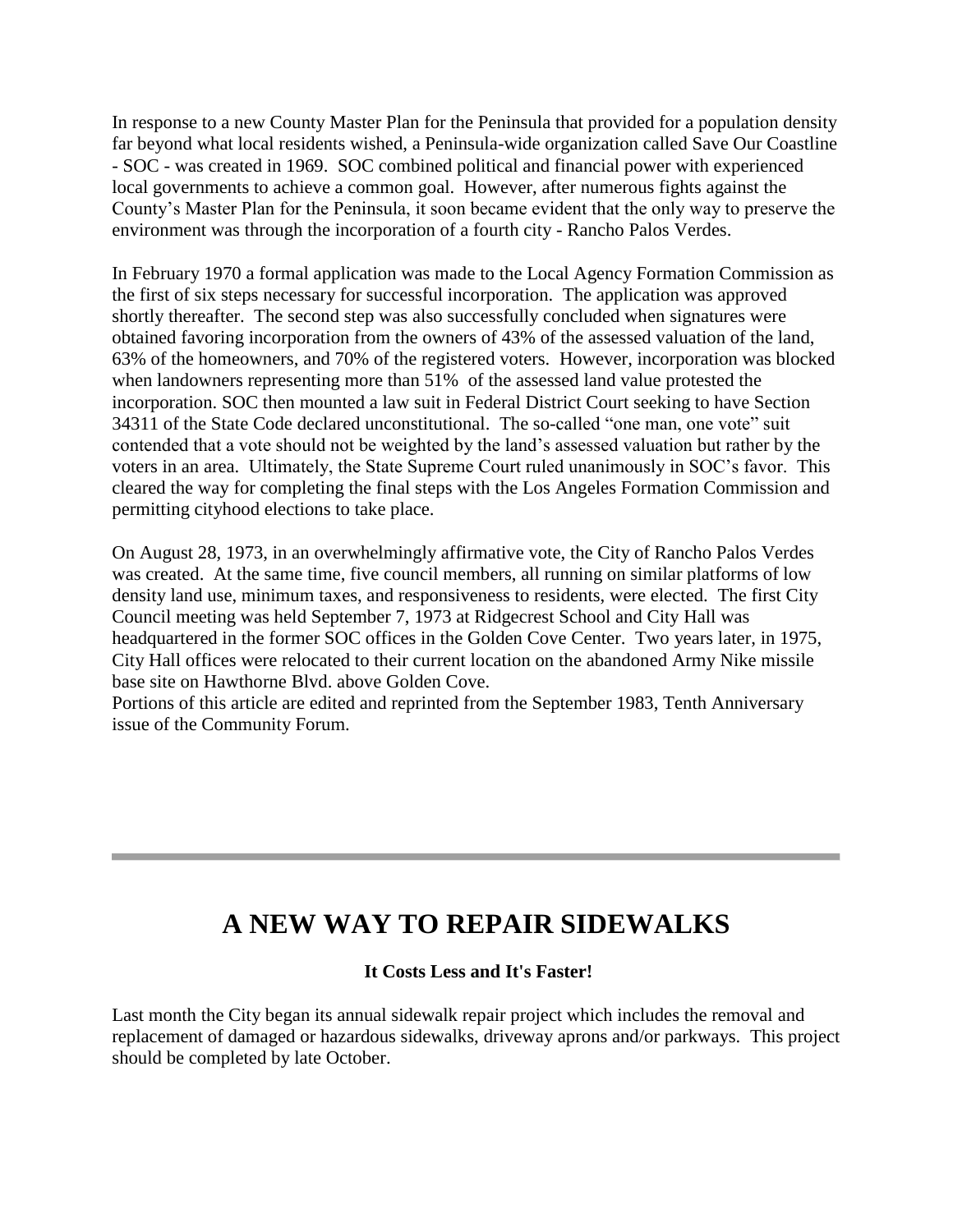This year a new process known as "grinding" will be tested and will be used on sidewalks that have been uplifted at least 3/4 of an inch or as much as two inches. Sidewalks treated in this manner will be paid for by the City.

Grinding is not only quicker than removing a whole section of sidewalk but is also much cheaper. The cost is about one-fourth that of removing and replacing an uplifted concrete sidewalk.

Sidewalks that are uplifted more than two inches, however, will still need to be removed and replaced the old fashioned way. The cost for replacement is paid for by the homeowner.

## **CONCERNING YOUR PET...**

#### **New Provider for Animal Control Services**

Beginning in July the County of Los Angeles Animal Care and Control Department began providing animal care services for the City. This change was prompted by the SPCA's decision to discontinue animal control field services.

Pet owners may have already noticed some changes. License fees for altered/unaltered dogs rose from \$12/\$24 to \$15/\$30 to offset some of the increased service cost. However, the impound fees for cats and dogs were significantly reduced. For the first time, the City now offers senior citizens a reduced license fee for their altered dogs.

Animal control service is available 24-hours day, seven-day a week by calling the County at (310) 523-9566. The County's animal shelter is located at 216 West Victoria Street in the City of Carson and is open Monday through Thursday, from noon until 7:00 P.M. and on Saturdays from 10:00 A.M. until 5:00 P.M. The shelter is closed on Fridays, Sundays and legal holidays.

The City expects the County to provide quality service to pet owners. If you experience any problems or have concerns about these services, call City Hall at telephone number 377-0360.

#### **Time to Renew Dog Licenses**

By September 30 all dogs over four months of age must have a current license. After that date, the County Animal Care and Control Department will be canvassing the City door-to-door and will charge a \$20 penalty fee in addition to collecting the license fee for each unlicensed dog.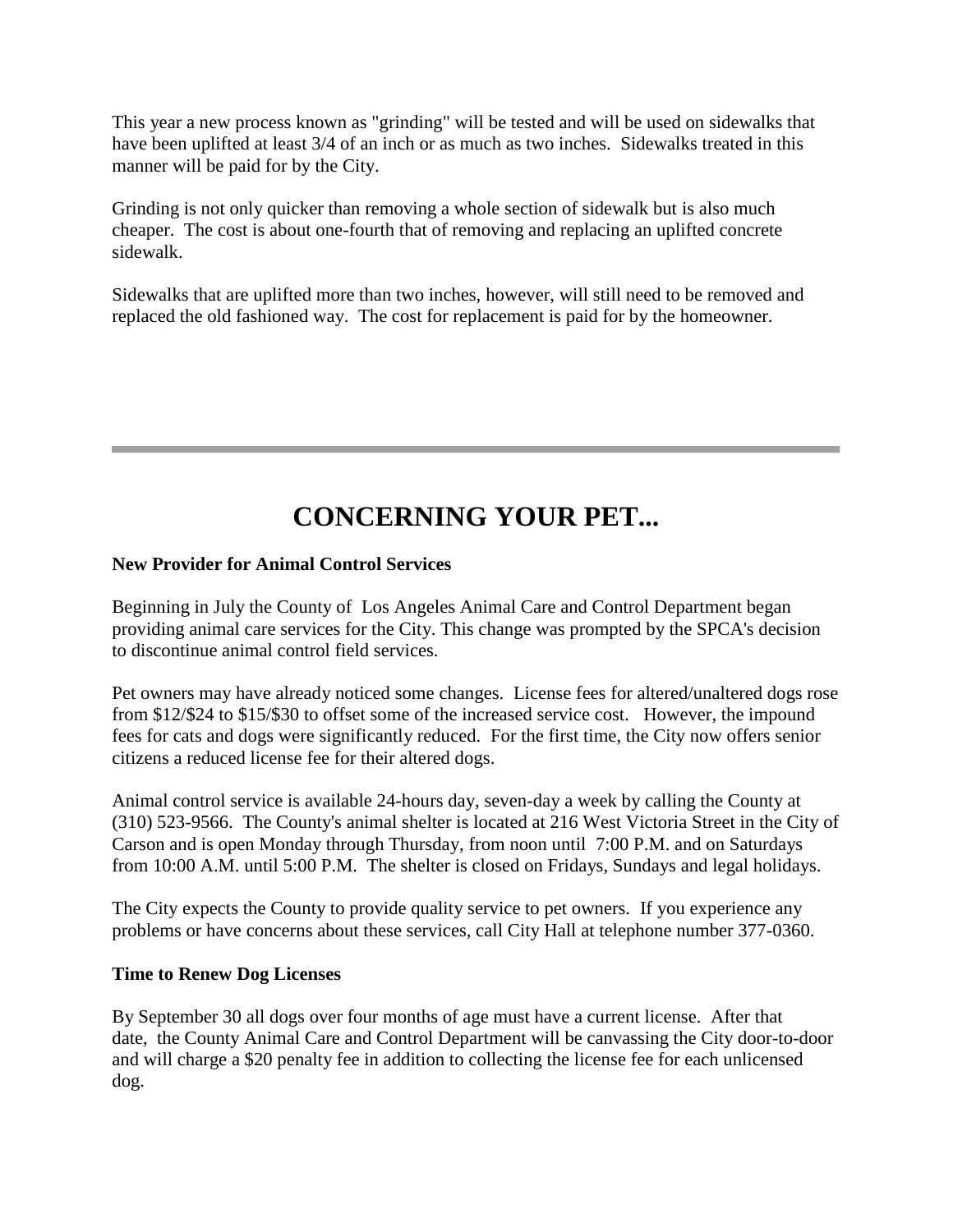#### **Mind Your Manners**

Remember, you're not the only one who uses and enjoys the City's parks, open space, and neighborhoods. Be aware and respectful of other people and their dogs by keeping your pet on a leash that is no longer than six feet. Also, remember to properly dispose of your pet's droppings. Failure to pick-up after your dog or let it run loose without a leash can result in being cited.

### **WHEN SOMEBODY KNOCKS ON YOUR DOOR**

#### **You Can Do Something About Unwanted Solicitation**

The City occasionally receives complaints from residents regarding unwanted solicitations within the City. Though the right to solicit is protected by the Constitution, the Municipal Code requires solicitors to obtain a "Letter of Authorization" from the Finance Department prior to conducting any solicitation. The two most common forms of solicitation are door-to-door sales and distribution of literature.

Every solicitor, even those associated with a non-profit organization, must carry this Letter of Authorization and present it to a resident upon request. The letter includes the names of all of the individuals authorized to represent the soliciting organization.

If a solicitor comes to your house, residents are encouraged to request to see the letter along with the personal identification of the solicitor. This Letter of Authorization is valid for only 30 days from the date of issuance. Solicitation is allowed from 8 A.M. to 8 P.M. Monday through Sunday.

The City's Ordinance also requires solicitors to conform to a strict set of standards designed to protect residents. These standards include:

\* Solicitation is not allowed at any home where a "Do Not Disturb" or "No Solicitors" sign is prominently displayed.

\* Solicitors must not solicit anyone who does not wish to be solicited. So if a resident tells a solicitor that they do not want to be solicited, the solicitor must abide by these wishes and immediately vacate the premises.

\* Any literature distributed at a residence must be securely attached to eliminate the potential for creating litter.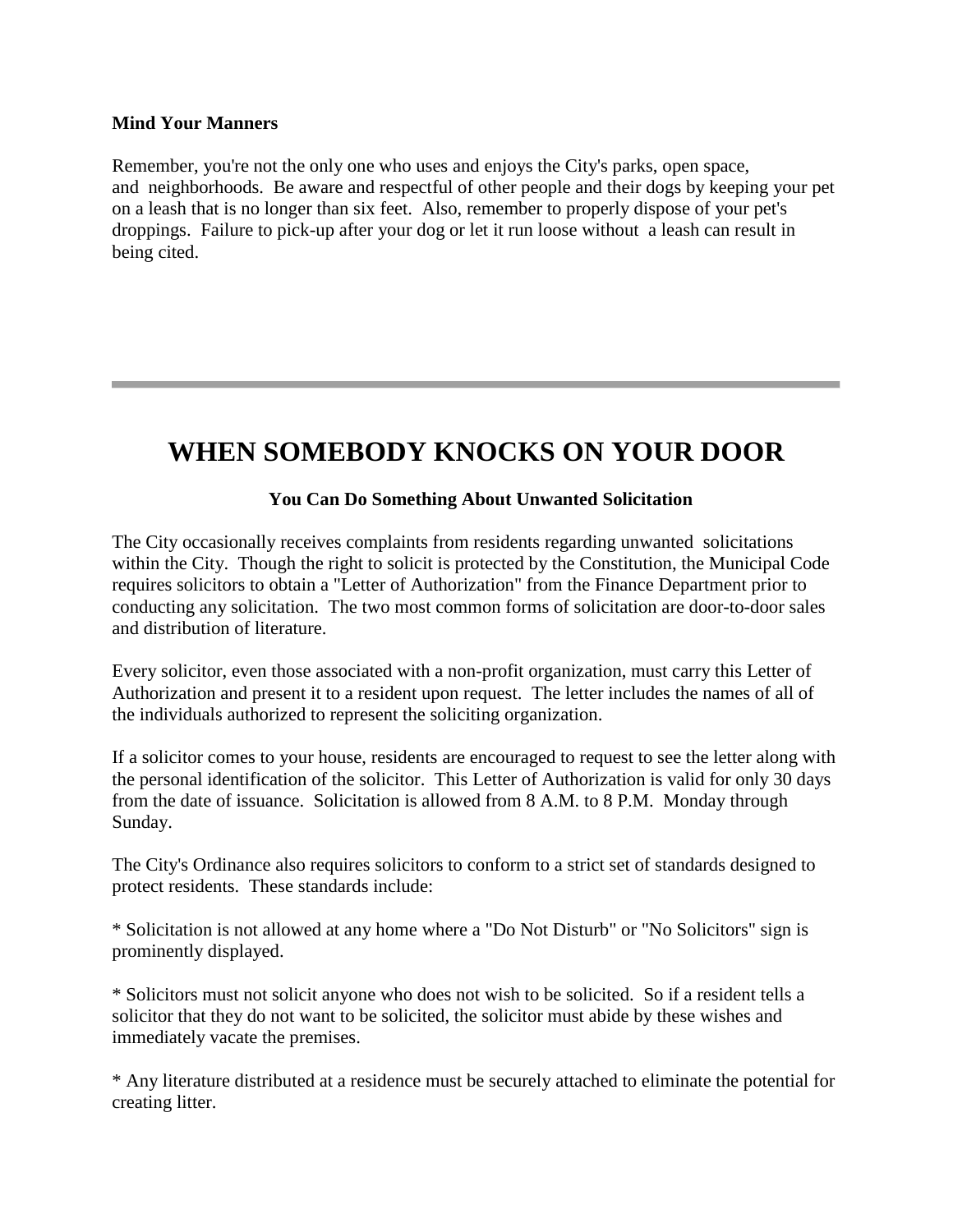In the event a solicitor does not abide by the City's ordinance, or fails to display a valid Letter of Authorization, please contact either the Sheriff at (310) 539-1661 or the City's Code Enforcement office at (310) 377-6008.

## **BICYCLING TO THE RULES OF THE ROAD**

Riding your bicycle is an enjoyable and healthy activity that is enjoyed by many of our residents. However, whether it's done for pleasure or to sharpen your competitive edge, you need to observe the rules of the road.

While riding on public highways bicyclists are subject to the same rules as motorists. That means riding at a safe speed, observing stop signs or traffic signals, and giving adequate hand signals to motorists in close proximity.

Ride your bicycle along the curb or at the edge of the road if there is no curb. If you are in a group, ride single file. Riding side by side is illegal and dangerous. Riding on the sidewalk is illegal.

Wear the proper attire. This means a helmet and protective clothing in the event of a fall. Wearing brightly colored clothing helps make you more visible to others on the road.

Ride with the flow of traffic. Riding against the flow is dangerous and illegal. Do not assume that motorists on the highway will see you and give you the right-of-way--ride defensively.

Lastly, be courteous to everyone on the highway. Be alert for other bicyclists who may be in trouble and for motorists who may not be as observant of the rules of the road as you are.

# **CHECKING THE CODE...**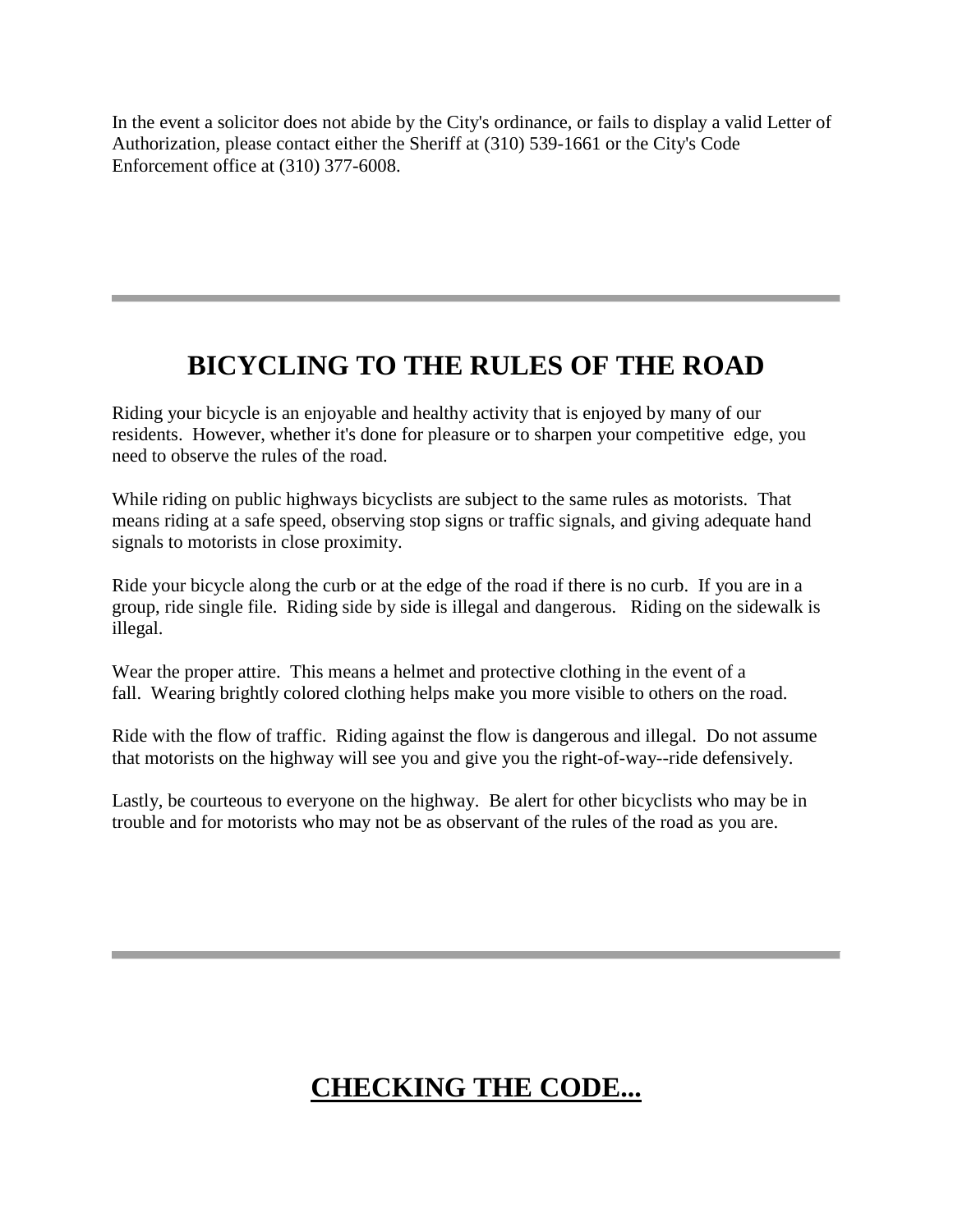The City's Code Enforcement Division handles many questions regarding the City's Municipal Code. Here are answers to some of the frequently asked questions.

#### **WHAT TIME CAN LANDSCAPERS AND CONTRACTORS START WORKING?**

The City allows landscaping and other construction activities to take place between the hours of 7:00 a.m. to 7:00 p.m., Monday through Saturday. No activities are allowed on Sundays or federal holidays. Leaf blowers may be operated only between the hours of 8:00 a.m. to 5:00 p.m. Monday through Friday, and between 9:00 a.m. to 4:00 p.m. on Saturday. They may not be used by gardeners or other contractors on Sundays or federal holidays. Emergency work and residential activities, such as lawn mowing, gardening (without weed or debris blowers), and minor home repair/maintenance are exempted from these regulations.

#### **CAN I STORE MY RV AND OTHER RECREATIONAL EQUIPMENT TRAILERS ON MY PROPERTY OR ON CITY STREETS?**

Storage of these types of recreational vehicles and trailers is allowed within the front, side, and rear yard areas in any residential area in the City if the the vehicle or trailer is operable and parked upon a lawfully installed paved surface. Inoperable vehicles or trailers must be stored in an closed space. At no time is the use of an RV or other vehicle as a living area permitted.

Parking an RV on public streets is permissible, however, it is against the law to park a detached trailer on any public street at any time. No vehicle may be left in one location on a public street for more than 72 hours.

#### **MY NEIGHBOR'S TREE IS GROWING OVER THE FENCE AND ONTO MY PROPERTY, MESSING UP THE POOL AND THE YARD. IS THAT AGAINST THE CODE?**

This kind of a situation is considered a "private property matter." The Municipal Code does not specifically address this issue and the City encourages residents to resolve these situations with their neighbors.

If a tree or other vegetation is obstructing a sidewalk or street, or if the tree threatens the safety of the general public, then the City would intervene.

If you have any questions about City Code requirements, contact the Code Enforcement Division at (310) 377-6008.

# **SPECIAL THANKS**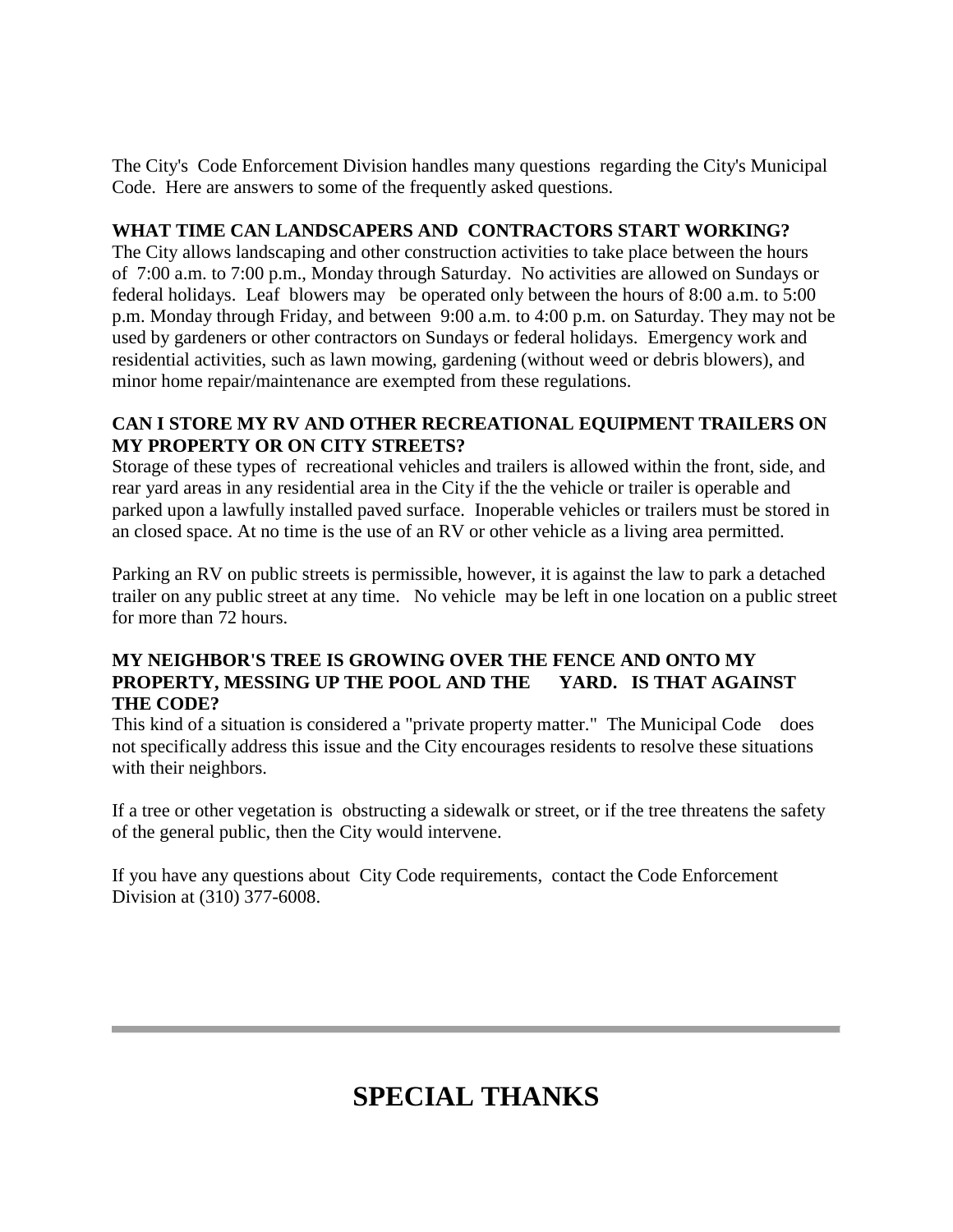The Twenty-fifth Anniversary Committee wishes to thank Palos Verdes Portuguese Bend, LLC, and So. Calif. Edison for their donations for the street banners, as well as the Admiral Risty and the Golden Lotus restaurants for co-hosting the July 26 open house. Special thanks also goes to PV on the Net which provided computer services.

### **25th Anniversary Merchandise**

Special commemorative merchandise is available for purchase at City Hall and at the Point Vicente Interpretive Center gift shop. The distinctive anniversary logo is featured on polo shirts, hats, visors, mugs, wine glasses, and lapel pins. Don't wait too long to shop because supplies are limited.

### **Make your voice heard on Election Day!**

**Register and Vote! To be eligible to vote on November 3, you must register to vote no later than October 5, 1998. Register to vote today! Call toll-free 1-800-345-VOTE to request a voter registration form, or pick one up at City Hall.** 

### **News From the Los Serenos Docents**

**Abalone Cove Shoreline Beach Clean-Up** 

**Be part of the solution and participate in the California Coastal Clean-Up Day on Saturday, September 19. Last year volunteers collected over 600 pounds of trash and more than 60 pounds of recyclables from the beach at Abalone Cove.** 

**This year the clean-up will start at 9:00A.M. Volunteers will meet in the parking lot at Abalone Cove Shoreline Park, 5907 Palos Verdes Drive South. Parking will be free for those who arrive before 9:00 A.M.**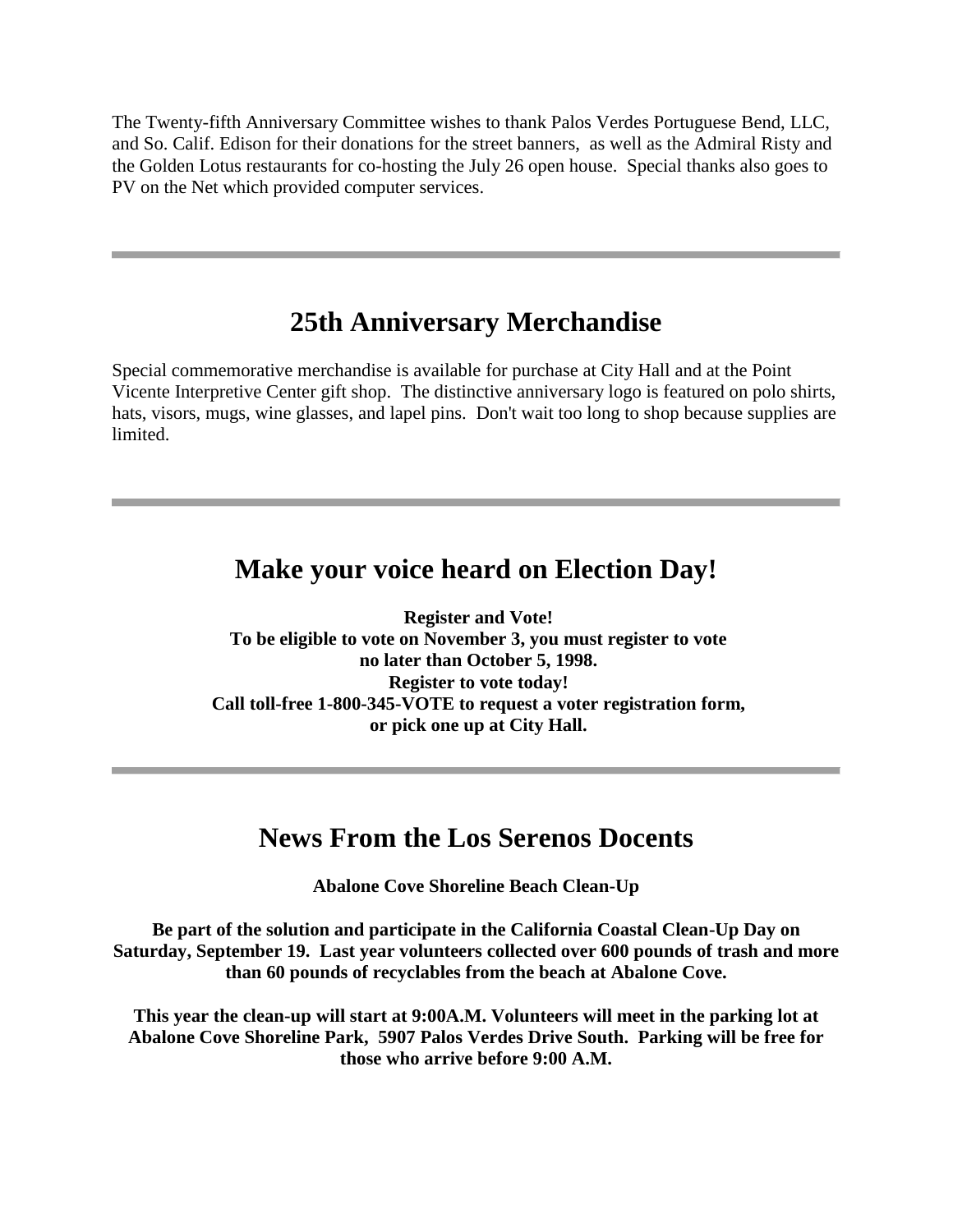**Wear sturdy shoes and bring sun block, gloves, and a hat. Plastic bags will be provided to hold the trash and recyclables.** 

**This event is organized by the Los Serenos docents and is co-sponsored by the City of Rancho Palos Verdes.** 

**For more information, contact Vic Quirarte at 377-3916 or Elena Johnson at 375-5062.** 

**Docent Training Begins September 16** 

**If you want to give back to the community or if you want to join a dedicated group, then consider joining the docents of Los Serenos.** 

**Classes will begin at 9:00 A. M. on September 16 at the Pt. Vicente Interpretive Center located at 31501 Palos Verdes Drive West.** 

**These classes are held weekly and consist of lectures on marine life, the history of the native American and Spanish inhabitants of the Peninsula, and field trips to museums and other points of interest. After completing this three-month course, the new docents will join Los Serenos de Point Vicente Docents and be able to lead tours of the Point Vicente Interpretive Center, Abalone Cove Shoreline Park, and the Ladera Linda Community Center.** 

**For more information contact the Center at (310) 377-5370.** 

### **PV TRANSIT GETS READY FOR THE FALL**

**Bigger Busses and Lower Fares**

**PV Transit has increased the frequency on several of its five fixed routes and now has four new busses to accommodate the anticipated increase in ridership. Last year ridership increased by twenty-five percent.** 

**Good news also for Dial-A-Ride (DAR) patrons. The cost for DAR trips on the Peninsula has dropped from \$5.00 to \$4.00. This reduction was made possible because a number of seniors and disabled riders are now able to use the services of Access Inc. for trips off the Peninsula. For more information call PV Transit at 544-7108.**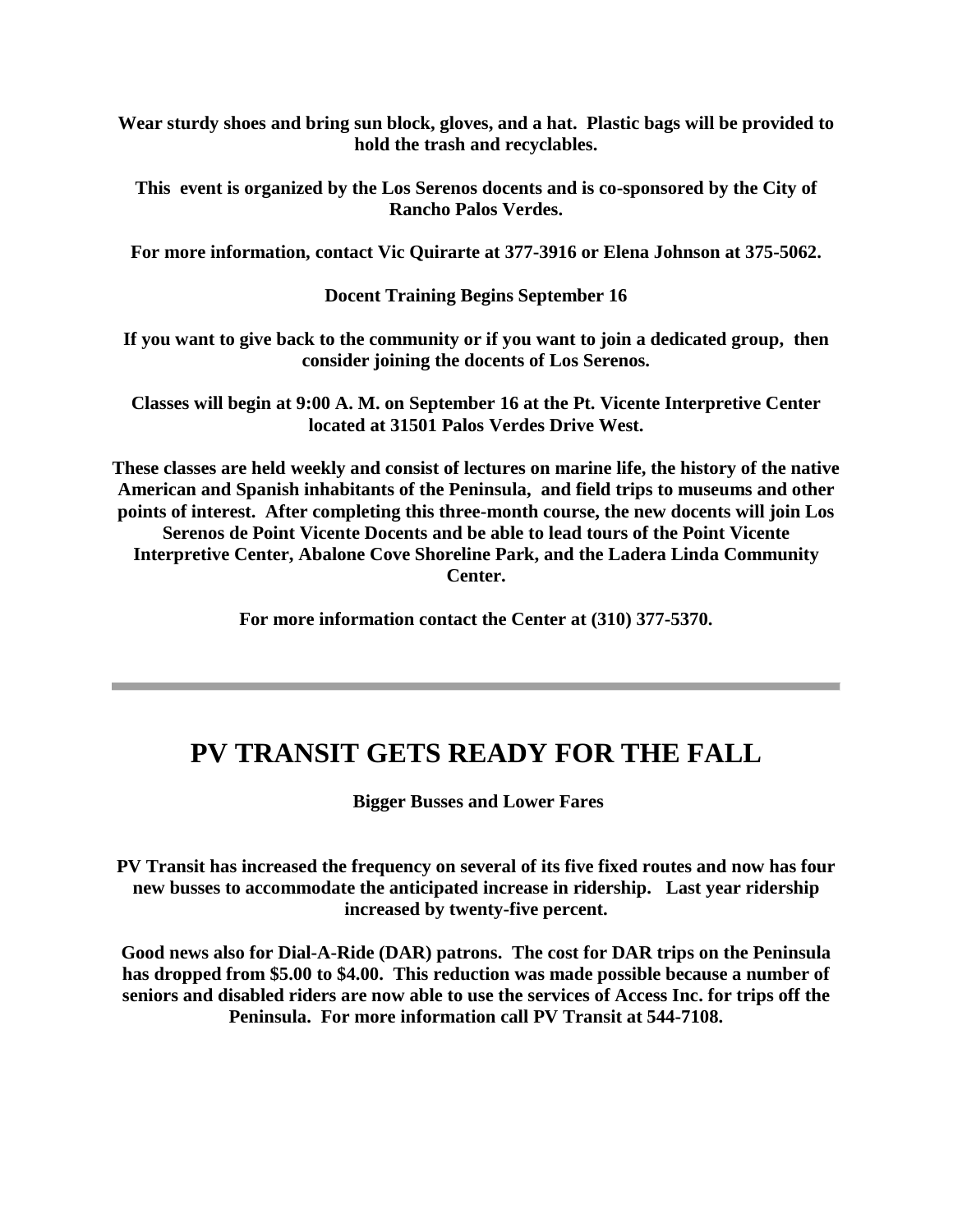### **HOLIDAY TRASH SCHEDULE**

#### **WASTE MANAGEMENT**

**October : No Changes** 

**November: There will be no trash pick-up on Thanksgiving Day, November 26. Trash scheduled for pick-up on that day will instead be picked-up on Friday, November 27; Friday trash will be picked-up on Saturday, November 28. There is no change to the regular Saturday pick-up schedule.** 

**December: There will be no trash pick-up on Christmas Day, Friday, December 25. Trash scheduled for pick-up on that day will instead be picked-up on Saturday, December 26. There is no change to the regular Saturday pick-up schedule.** 

**January: There will be no trash pick-up on New Year's Day, Friday, January 1. Trash scheduled to be picked up on that day will instead be picked-up on Saturday, January 2. There is no change to the regular Saturday pick-up schedule.** 

#### **IVY RUBBISH DISPOSAL**

**October: No Changes** 

**November: Trash will be picked up on Thanksgiving Day, Thursday, November 26. Recycling will be picked up on the following Thursday.** 

**December: There will be no service on Christmas Day, Friday, December 25. Trash and recycling will be picked up on Tuesday, December.** 

**January : Trash will be picked up on Friday, January 1. Recycling will be picked-up on the following Friday.** 

### **RECREATION CLASSES OFFERED AT CITY PARKS**

**Privatized recreation classes for the Fall Session will be held at City parks. Residents interested in attending these classes may pick up registration information at Hesse Park, or call any of the following instructors.**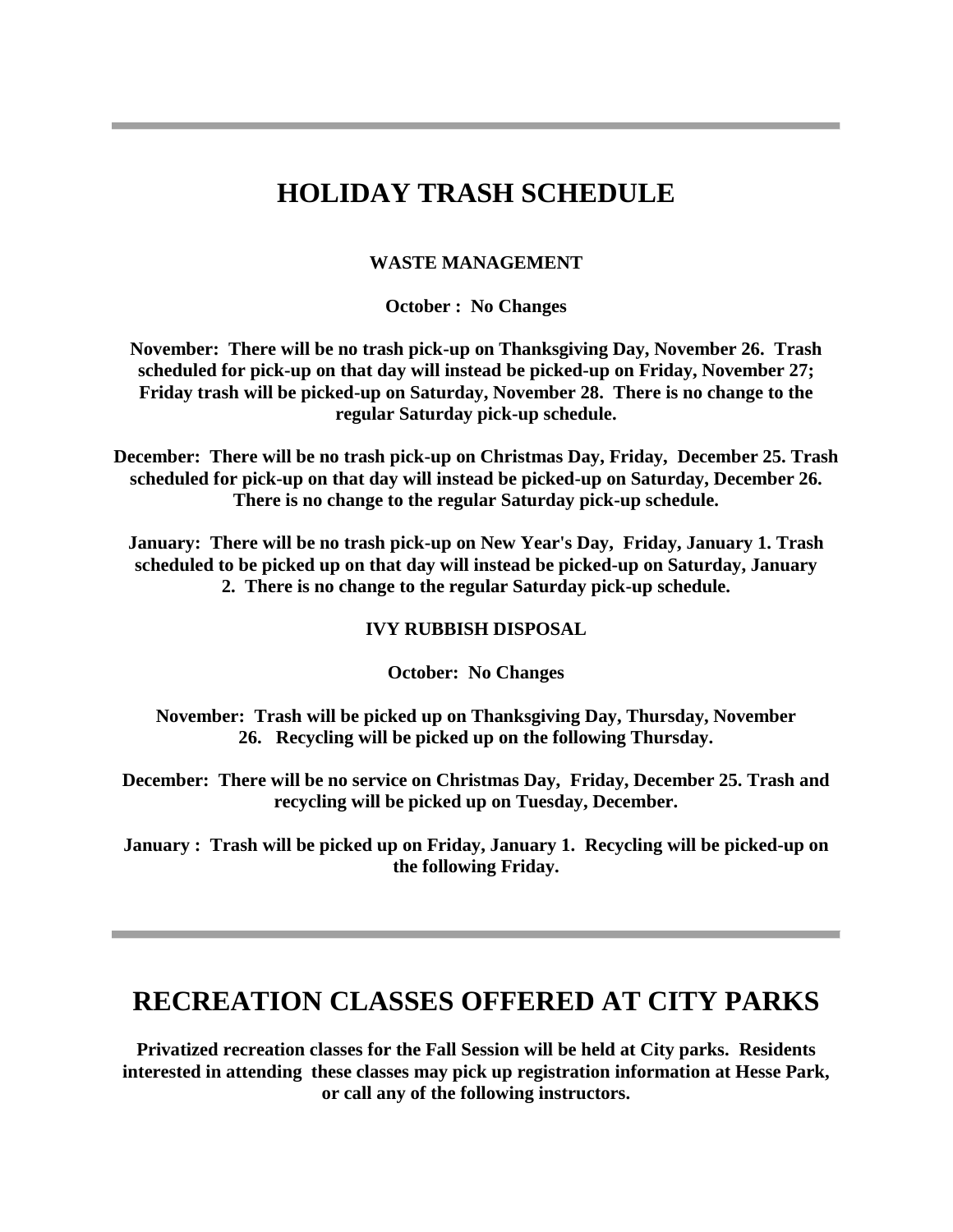**Cherie Ackerman (310) 547-5073 Tap and Children's Combo Dance Classes (4 years - Adult)** 

**Vi Ballard (310) 373-9740 Mommy & Me (Birth to Crawling) NEW ! New Parents and Baby (Birth to 1 year)** 

> **Tracy Blender (310) 318-5836 NEW ! Parent and Me (12-18 months)**

**Ann Bosma (310) 375-2064 Aerobic Dancing: Lite Impact (Adult)** 

**Herb Clarkson (310) 377-6342 Amateur Radio Class (Teen/Adult)** 

**Stan Corzine (310) 318-2690 Tai Chi Chuan - Beg./Int./Adv. (Teen/Adult)** 

**Jacquelyn Fernandez (310) 377-2965 Exercise & Fitness Class (Adult)** 

**I.M.P.A.C.T. (310) 543-0390 Training & Development NEW ! Communication Competence (14-18 years)** 

**Kaplan Education Center (800) 527-8378 PSAT-SAT Classes (Grades 9-12)** 

**Mad Science of L.A. Bay (310) 376-0193 NEW ! After-school Science Programs (5-12 years)** 

> **Michele (310) 517-0295 Yoga Revitalization (Adult)**

**Jeanne Murphy (310) 377-8507 Ladies Exercise (Adult)** 

**Sachiye Nakano (310) 544-1624 Awareness Through Movement - Feldenkrais Method (Adult) Bones for Life (Adult) Barry Sacks (310) 519-4622 Mommy & Me (18 - 30 months) Wee Tots (2 1/2 - 4 years) Holiday Outdoor Adventures (5-10 years) P.V. Holiday Sports Camps (5-10 years)**